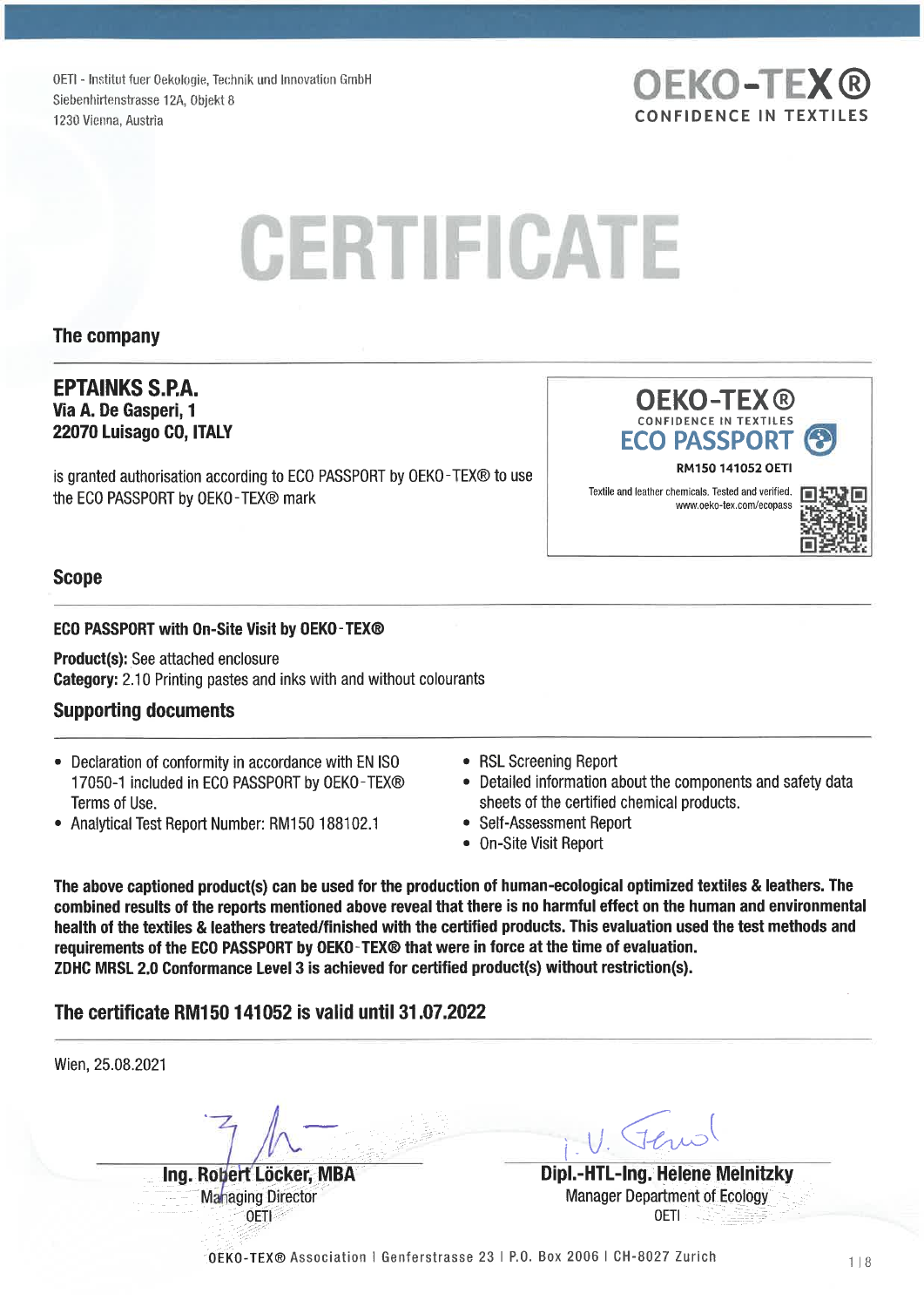# **Enclosure to Certificate No. RM150 141052** ECO PASSPORT by OEKO-TEX®

OEKO-TEX® - International Association for Research and Testing in the Field of Textile and Leather Ecology.





OEKO-TEX® Service GmbH l Genferstrasse 23 l CH-8002 Zürich Phone +41 44 501 26 00 | info@oekotex.com | www.oeko-tex.com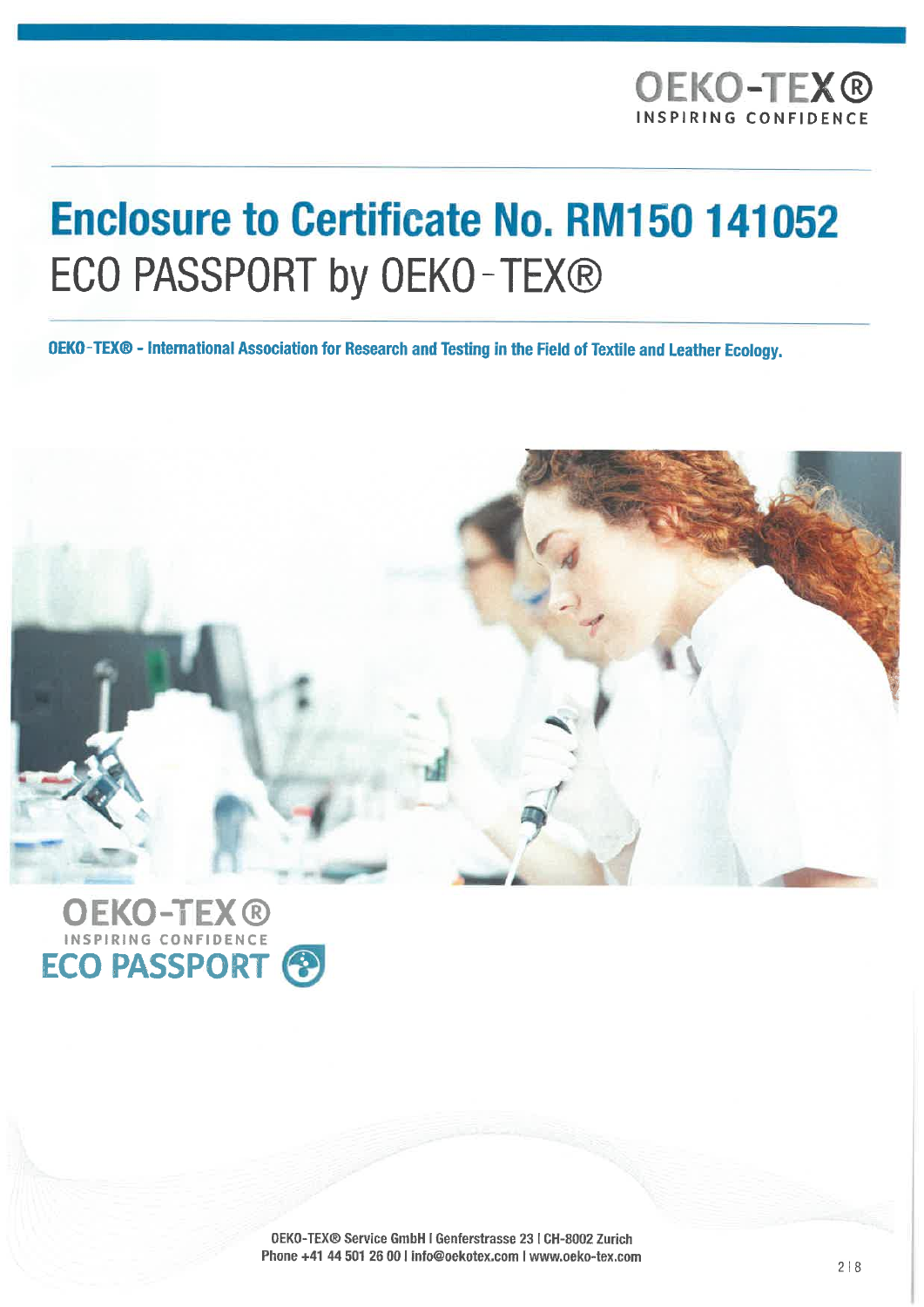OETI - Institut fuer Oekologie, Technik und Innovation GmbH Siebenhirtenstrasse 12A, Objekt 8 1230 Vienna, Austria

## **OEKO-TEX®** INSPIRING CONFIDENCE

#### The Company

EPTAINKS S.P.A. Via A. De Gasperi, 1 22070 Luisago CO, ITALY

#### EGO PASSPORT with On-Site Visit

Certificate Number: RM150 141052 Analytical Test Report Number: RM150 188102.1

#### Certified Products

| No.            | <b>Product name</b>       | Trade name | Restriction(s) <sup>1</sup> | <b>ZDHC LEVEL</b> |
|----------------|---------------------------|------------|-----------------------------|-------------------|
|                | <b>FREE BLACK</b>         |            | none                        | Level 3           |
| $\mathbf{2}$   | <b>FREE BLUE</b>          |            | none                        | Level 3           |
| 3              | <b>FREE FLASH WHITE</b>   |            | none                        | Level 3           |
| 4              | <b>FREE FLUO ARANCIO</b>  |            | none                        | Level 3           |
| 5              | <b>FREE FLUO GIALLO</b>   |            | none                        | Level 3           |
| 6              | <b>FREE FLUO ROSA</b>     |            | none                        | Level 3           |
| $\overline{7}$ | <b>FREE FLUO ROSSO</b>    |            | none                        | Level 3           |
| 8              | FREE FLUO VERDE           |            | none                        | Level 3           |
| 9              | <b>FREE FUXIA</b>         |            | none                        | Level 3           |
| 10             | <b>FREE GREEN</b>         |            | none                        | Level 3           |
| 11             | <b>FREE LIGHT BLUE</b>    |            | none                        | Level 3           |
| 12             | <b>FREE LIGHT YELLOW</b>  |            | none                        | Level 3           |
| 13             | <b>FREE MIXING WHITE</b>  |            | none                        | Level 3           |
| 14             | FREE NAVY BLUE            |            | none                        | Level 3           |
| 15             | <b>FREE ORANGE</b>        |            | none                        | Level 3           |
| 16             | <b>FREE PROCESS BLACK</b> |            | none                        | Level 3           |
| 17             | FREE PROCESS CLEAR BASE   |            | none                        | Level 3           |

#### Issue Date 25.08. 2021

1 Restriction(s): The parameter(s) mentioned under Restriction(s) have to be checked on the treated textile for compliance with the regulations of STANDARD 100 by OEKO-TEX® / LEATHER STANDARD by OEKO-TEX®.

2 Testing for extractable heavy metals required for STANDARD 100 by OEKO-TEX® and LEATHER STANDARD by OEKO-TEX®.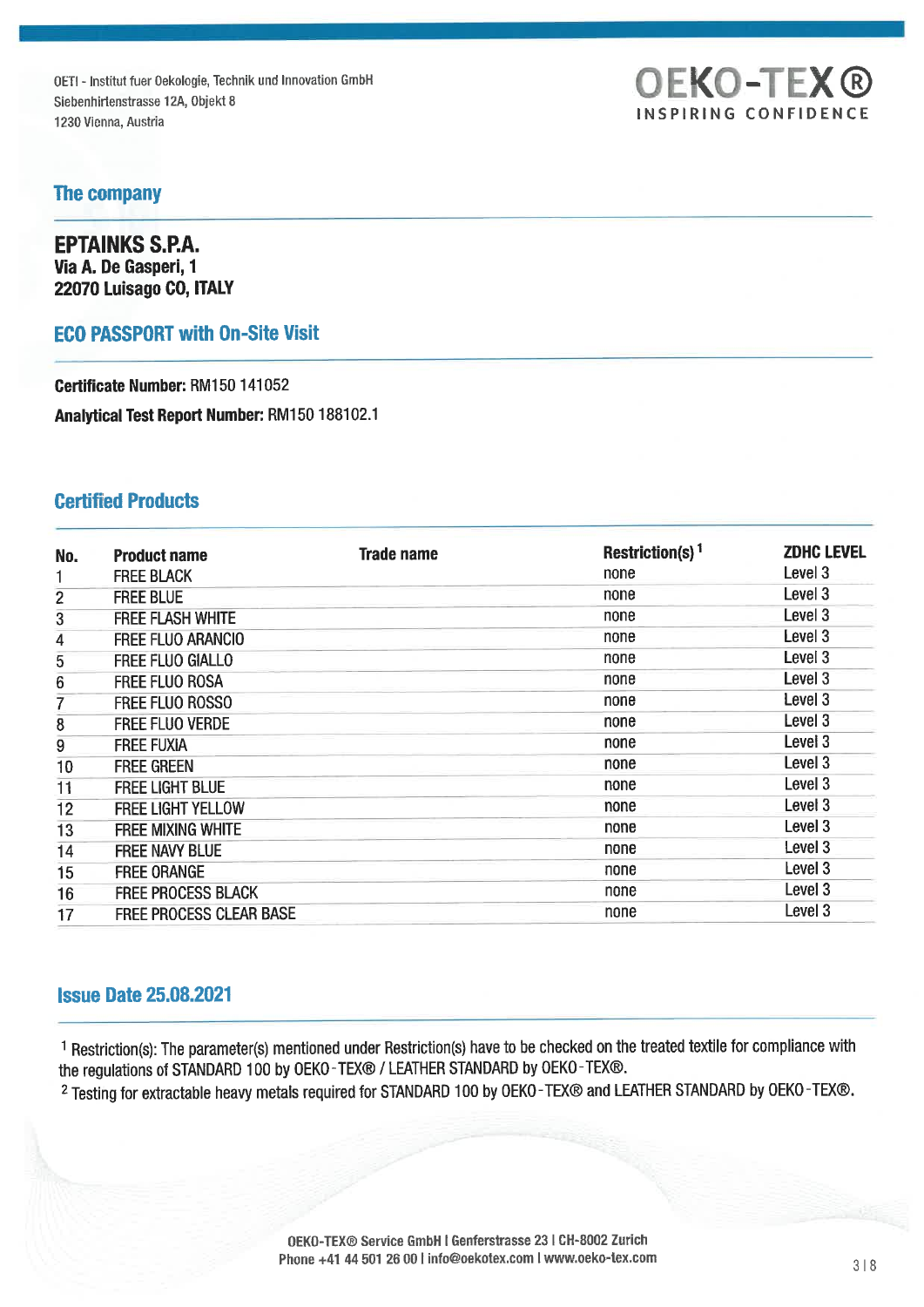OETI - Institut fuer Oekologie, Technik und Innovation GmbH Siebenhirtenstrasse 12A, Objekt 8 1230 Vienna, Austria



#### The Company

EPTAINKS S.P.A. Via A. De Gasperi, 1 22070 Luisago CO, ITALY

#### EGO PASSPORT with On-Site Visit

Certificate Number: RM150 141052 Analytical Test Report Number: RM150 188102.1

#### Certified Products

| No.<br>18 | <b>Product name</b><br><b>FREE PROCESS CYAN</b> | Trade name | Restriction(s) <sup>1</sup><br>none,<br>(see footnote) <sup>2</sup> | <b>ZDHC LEVEL</b><br>Level <sub>3</sub> |
|-----------|-------------------------------------------------|------------|---------------------------------------------------------------------|-----------------------------------------|
| 19        | <b>FREE PROCESS MAGENTA</b>                     |            | none                                                                | Level 3                                 |
| 20        | <b>FREE PROCESS YELLOW</b>                      |            | none                                                                | Level <sub>3</sub>                      |
| 21        | <b>FREE RED</b>                                 |            | none                                                                | Level <sub>3</sub>                      |
| 22        | <b>FREE SCARLET</b>                             |            | none                                                                | Level 3                                 |
| 23        | <b>FREE TRANSPARENT</b>                         |            | none                                                                | Level 3                                 |
| 24        | <b>FREE VIOLET</b>                              |            | none                                                                | Level 3                                 |
| 25        | <b>FREE YELLOW</b>                              |            | none                                                                | Level 3                                 |
| 26        | <b>MNK 22 PASTA BASE S</b>                      |            | none                                                                | Level 3                                 |
| 27        | <b>MNK BIO BASE</b>                             |            | none                                                                | Level 3                                 |
| 28        | <b>MNK BIO BINDER</b>                           |            | none                                                                | Level 3                                 |
| 29        | <b>MNK BIO WHITE</b>                            |            | none                                                                | Level 3                                 |
| 30        | <b>NO DRY LTP BRIGHT BASE</b>                   |            | none                                                                | Level 3                                 |
| 31        | NO DRY LTP BRIGHT WHITE                         |            | none                                                                | Level <sub>3</sub>                      |
| 32        | SERIPLASTIK 12 BASE GLOSS<br>3D77.1030D         |            | none                                                                | Level 3                                 |
| 33        | <b>SERIPLASTIK 12 NERO</b>                      |            | none                                                                | Level 3                                 |

#### Issue Date 25.08.2021

1 Restriction(s): The parameter(s) mentioned under Restriction(s) have to be checked on the treated textile for compliance with the regulations of STANDARD 100 by OEKO-TEX® / LEATHER STANDARD by OEKO-TEX®.

2 Testing for extractable heavy metals required for STANDARD 100 by OEKO-TEX® and LEATHER STANDARD by OEKO-TEX®.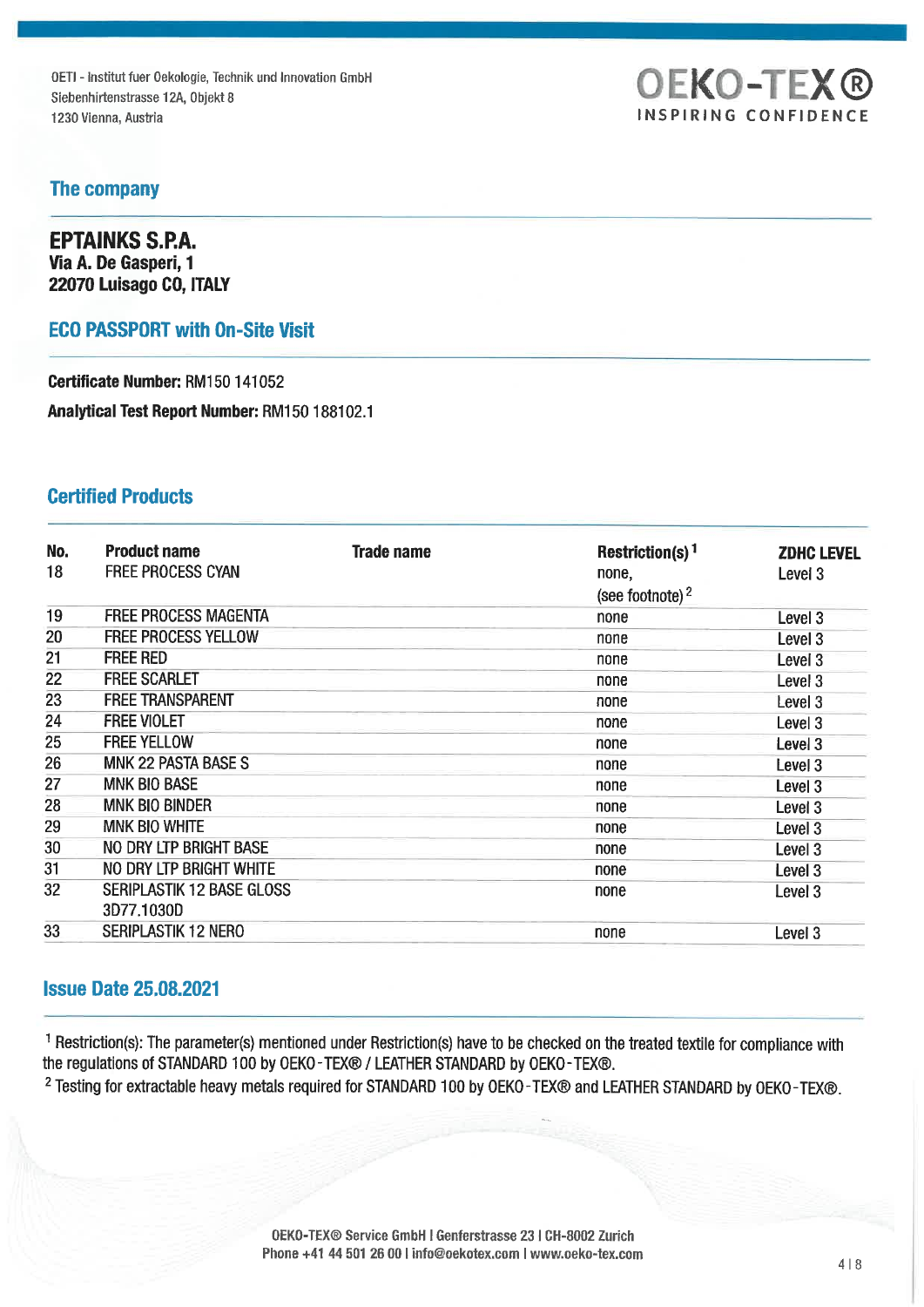OETI - Institut fuer Oekologie, Technik und Innovation GmbH Siebenhirtenstrasse 12A, Objekt 8 1230 Vienna, Austria

# OEKO-TEX® INSPIRING CONFIDENCE

#### The Company

EPTAINKS S.P.A. Via A. De Gasperi, 1 22070 Luisago CO, ITALY

#### EGO PASSPORT with On-Site Visit

Certificate Number: RM150 141052 Analytical Test Report Number: RM150 188102.1

#### Certified Products

| No.<br>34 | <b>Product name</b><br>SERIPLASTIK 12 TRASPARENTE DI<br><b>TAGLIO</b> | <b>Trade name</b> | Restriction(s) <sup>1</sup><br>none  | <b>ZDHC LEVEL</b><br>Level 3 |
|-----------|-----------------------------------------------------------------------|-------------------|--------------------------------------|------------------------------|
| 35        | SERIPLASTIK TEC BIANCO QUICK<br><b>FLASH 1591</b>                     |                   | none                                 | Level 3                      |
| 36        | SERIPLASTIK TEC ROCK BASE                                             |                   | none                                 | Level 3                      |
| 37        | <b>TEXIPLAST 7000 MS BLACK</b>                                        |                   | none,<br>(see footnote) $2$          | Level 3                      |
| 38        | TEXIPLAST 7000 MS BLACK AL<br>CAMP.                                   |                   | none                                 | Level <sub>3</sub>           |
| 39        | <b>TEXIPLAST 7000 MS BLUE</b>                                         |                   | none,<br>(see footnote) $2$          | Level 3                      |
| 40        | <b>TEXIPLAST 7000 MS FUXIA</b>                                        |                   | none                                 | Level 3                      |
| 41        | <b>TEXIPLAST 7000 MS GREEN</b>                                        |                   | none,<br>(see footnote) <sup>2</sup> | Level 3                      |
| 42        | <b>TEXIPLAST 7000 MS LIGHT BLUE</b>                                   |                   | none                                 | Level 3                      |
| 43        | TEXIPLAST 7000 MS LIGHT YELLOW                                        |                   | none                                 | Level <sub>3</sub>           |
| 44        | TEXIPLAST 7000 MS NAVY BLUE                                           |                   | none,<br>(see footnote) $2$          | Level 3                      |

#### Issue Date 25. 08. 2021

1 Restriction(s): The parameter(s) mentioned under Restriction(s) have to be checked on the treated textile for compliance with the regulations of STANDARD 100 by OEKO-TEX® / LEATHER STANDARD by OEKO-TEX®.

<sup>2</sup> Testing for extractable heavy metals required for STANDARD 100 by OEKO-TEX® and LEATHER STANDARD by OEKO-TEX®.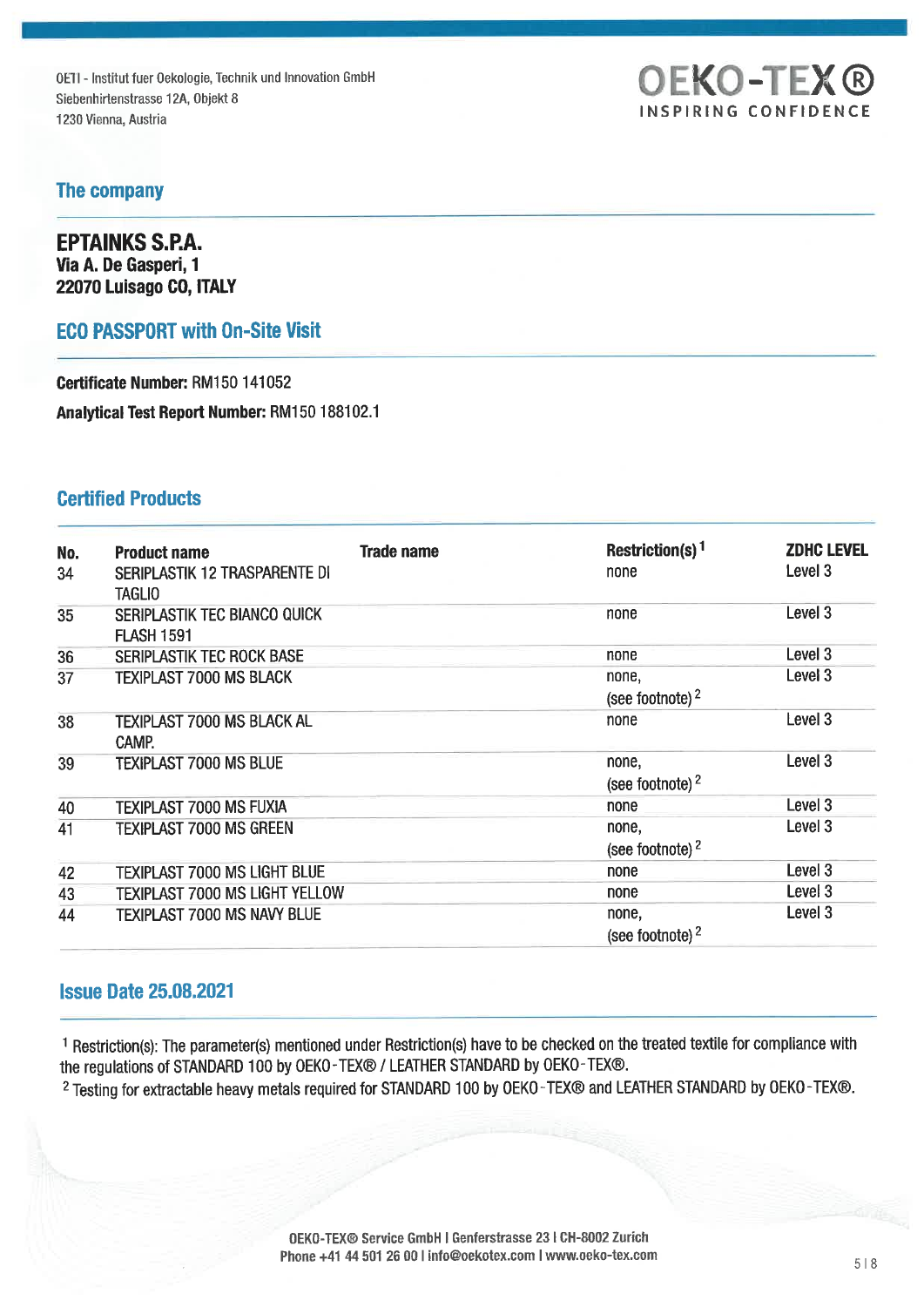OETI - Institut fuer Oekologie, Technik und Innovation GmbH Siebenhirtenstrasse 12A, Objekt 8 1230 Vienna, Austria **INSPIRING CONFIDENCE** 

# OEKO-TEX®

#### The Company

EPTAINKS S.P.A. Via A. De Gasperi, 1 22070 Luisago CO, ITALY

#### EGO PASSPORT with On-Site Visit

Certificate Number: RM150 141052

Analytical Test Report Number: RM150 188102.1

#### Certified Products

| No. | <b>Product name</b>              | <b>Trade name</b> | Restriction(s) <sup>1</sup> | <b>ZDHC LEVEL</b>  |
|-----|----------------------------------|-------------------|-----------------------------|--------------------|
| 45  | <b>TEXIPLAST 7000 MS ORANGE</b>  |                   | none,                       | Level 3            |
|     |                                  |                   | (see footnote) <sup>2</sup> |                    |
| 46  | <b>TEXIPLAST 7000 MS RED</b>     |                   | none                        | Level 3            |
| 47  | <b>TEXIPLAST 7000 MS SCARLET</b> |                   | none                        | Level <sub>3</sub> |
| 48  | <b>TEXIPLAST 7000 MS VIOLET</b>  |                   | none                        | Level 3            |
| 49  | <b>TEXIPLAST 7000 MS WHITE</b>   |                   | none,                       | Level <sub>3</sub> |
|     |                                  |                   | (see footnote) $2$          |                    |
| 50  | <b>TEXIPLAST 7000 MS YELLOW</b>  |                   | none                        | Level 3            |
| 51  | TEXIPLAST 7000 OP ARANCIO        |                   | none                        | Level 3            |
| 52  | TEXIPLAST 7000 OP AZZURRO        |                   | none,                       | Level 3            |
|     |                                  |                   | (see footnote) $2$          |                    |
| 53  | TEXIPLAST 7000 OP BLU            |                   | none,                       | Level <sub>3</sub> |
|     |                                  |                   | (see footnote) $2$          |                    |
| 54  | TEXIPLAST 7000 OP BLU NAVY       |                   | none,                       | Level 3            |
|     |                                  |                   | (see footnote) $2$          |                    |
| 55  | TEXIPLAST 7000 OP BLU            |                   | none                        | Level 3            |
|     | <b>OLTREMARE</b>                 |                   |                             |                    |

#### Issue Date 25. 08.2021

1 Restriction(s): The parameter(s) mentioned under Restriction(s) have to be checked on the treated textile for compliance with the regulations of STANDARD 100 by OEKO-TEX® / LEATHER STANDARD by OEKO-TEX®.

<sup>2</sup> Testing for extractable heavy metals required for STANDARD 100 by OEKO-TEX® and LEATHER STANDARD by OEKO-TEX®.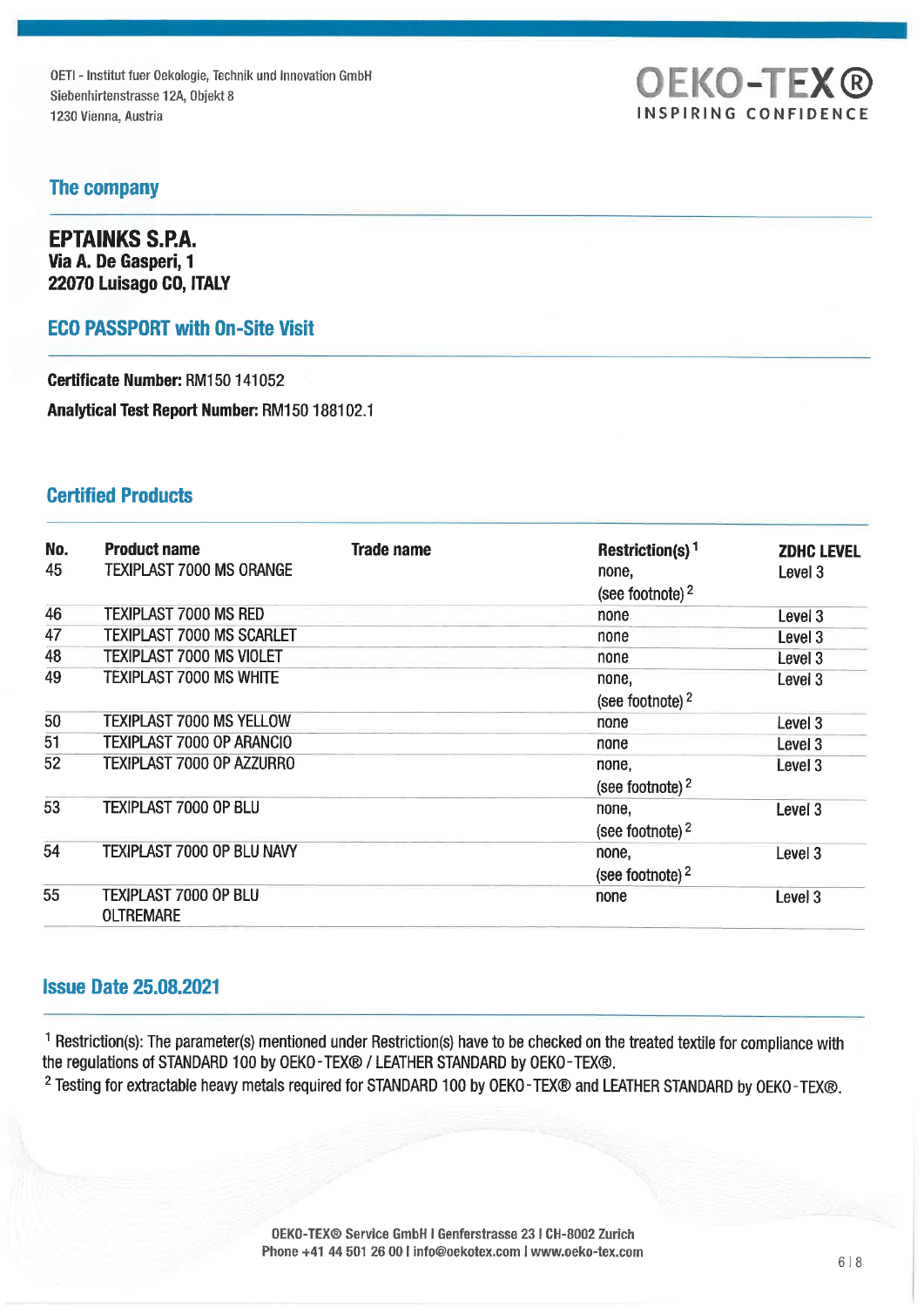OETI - Institut fuer Oekologie, Technik und Innovation GmbH Siebenhirtenstrasse 12A, Objekt 8 1230 Vicnna, Austria Inc., Colonia Inc., Colonia Inc., Colonia Inc., Colonia Inc., Colonia Inc., Colonia Inc., Colonia Inc., Colonia Inc., Colonia Inc., Colonia Inc., Colonia Inc., Colonia Inc., Colonia Inc., Colonia Inc.,

# OEKO-TEX®

#### The Company

EPTAINKS S.P.A. Via A. De Gasperi, 1 22070 Luisago CO, ITALY

#### EGO PASSPORT with On-Site Visit

Certificate Number: RM150 141052 Analytical Test Report Number: RM150 188102.1

#### Certified Products

| No. | <b>Product name</b>                    | <b>Trade name</b> | Restriction(s) <sup>1</sup> | <b>ZDHC LEVEL</b>  |
|-----|----------------------------------------|-------------------|-----------------------------|--------------------|
| 56  | TEXIPLAST 7000 OP BLU SCURO            |                   | none,                       | Level 3            |
|     |                                        |                   | (see footnote) $2$          |                    |
| 57  | TEXIPLAST 7000 OP FUXIA                |                   | none                        | Level <sub>3</sub> |
| 58  | TEXIPLAST 7000 OP GIALLO CALDO         |                   | none                        | Level 3            |
| 59  | <b>TEXIPLAST 7000 OP GIALLO LIMONE</b> |                   | none                        | Level 3            |
| 60  | <b>TEXIPLAST 7000 OP GIALLO MEDIO</b>  |                   | none                        | Level 3            |
| 61  | TEXIPLAST 7000 OP NERO                 |                   | none                        | Level 3            |
| 62  | TEXIPLAST 7000 OP NERO PLUS            |                   | none                        | Level 3            |
| 63  | TEXIPLAST 7000 OP ROSSO                |                   | none                        | Level 3            |
|     | <b>CARMINIO</b>                        |                   |                             |                    |
| 64  | TEXIPLAST 7000 OP ROSSO MEDIO          |                   | none                        | Level 3            |
| 65  | TEXIPLAST 7000 OP ROSSO VIVO           |                   | none                        | Level <sub>3</sub> |
| 66  | <b>TEXIPLAST 7000 OP VERDE</b>         |                   | none,                       | Level 3            |
|     |                                        |                   | (see footnote) $2$          |                    |
| 67  | <b>TEXIPLAST 7000 OP VERDE</b>         |                   | none,                       | Level 3            |
|     | <b>BRILLANTE</b>                       |                   | (see footnote) $2$          |                    |
| 68  | TEXIPLAST 7000 OP VIOLA                |                   | none                        | Level 3            |
| 69  | <b>TEXIPLAST 7000 STELVIO WHITE</b>    |                   | none                        | Level 3            |

#### Issue Date 25. 08. 2021

<sup>1</sup> Restriction(s): The parameter(s) mentioned under Restriction(s) have to be checked on the treated textile for compliance with the regulations of STANDARD 100 by OEKO-TEX® / LEATHER STANDARD by OEKO-TEX®.

<sup>2</sup> Testing for extractable heavy metals required for STANDARD 100 by OEKO-TEX® and LEATHER STANDARD by OEKO-TEX®.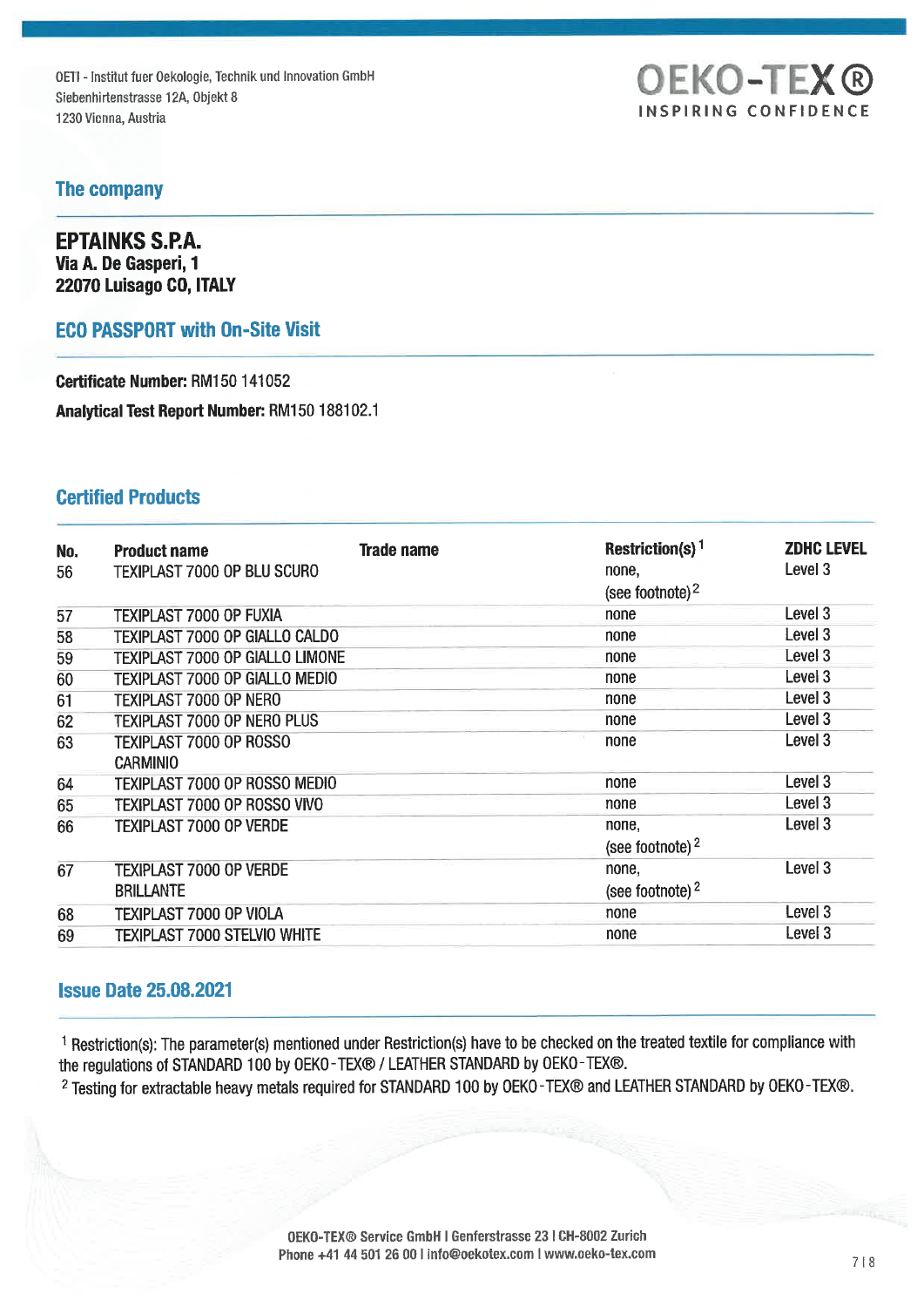OETI - Institut fuer Oekologie, Technik und Innovation GmbH Siebenhirtenstrasse 12A, Objekt 8 1230 Vienna, Austria **INSPIRING CONFIDENCE** 



#### The Company

EPTAINKS S.P.A. Via A. De Gasperi, 1 22070 Luisago CO, ITALY

#### EGO PASSPORT with On-Site Visit

Certificate Number: RM150 141052 Analytical Test Report Number: RM150 188102.1

#### Certified Products

| No. | <b>Product name</b>        | Trade name | Restriction(s) <sup>1</sup> | <b>ZDHC LEVEL</b> |
|-----|----------------------------|------------|-----------------------------|-------------------|
| 70  | TEXIPLAST NO-BLEEDING GREY |            | none                        | _evel 3           |

#### Issue Date 25.08.2021

1 Restriction(s): The parameter(s) mentioned under Restriction(s) have to be checked on the treated textile for compliance with the regulations of STANDARD 100 by OEKO-TEX® / LEATHER STANDARD by OEKO-TEX®. 2 Testing for extractable heavy metals required for STANDARD 100 by OEKO-TEX® and LEATHER STANDARD by OEKO-TEX®.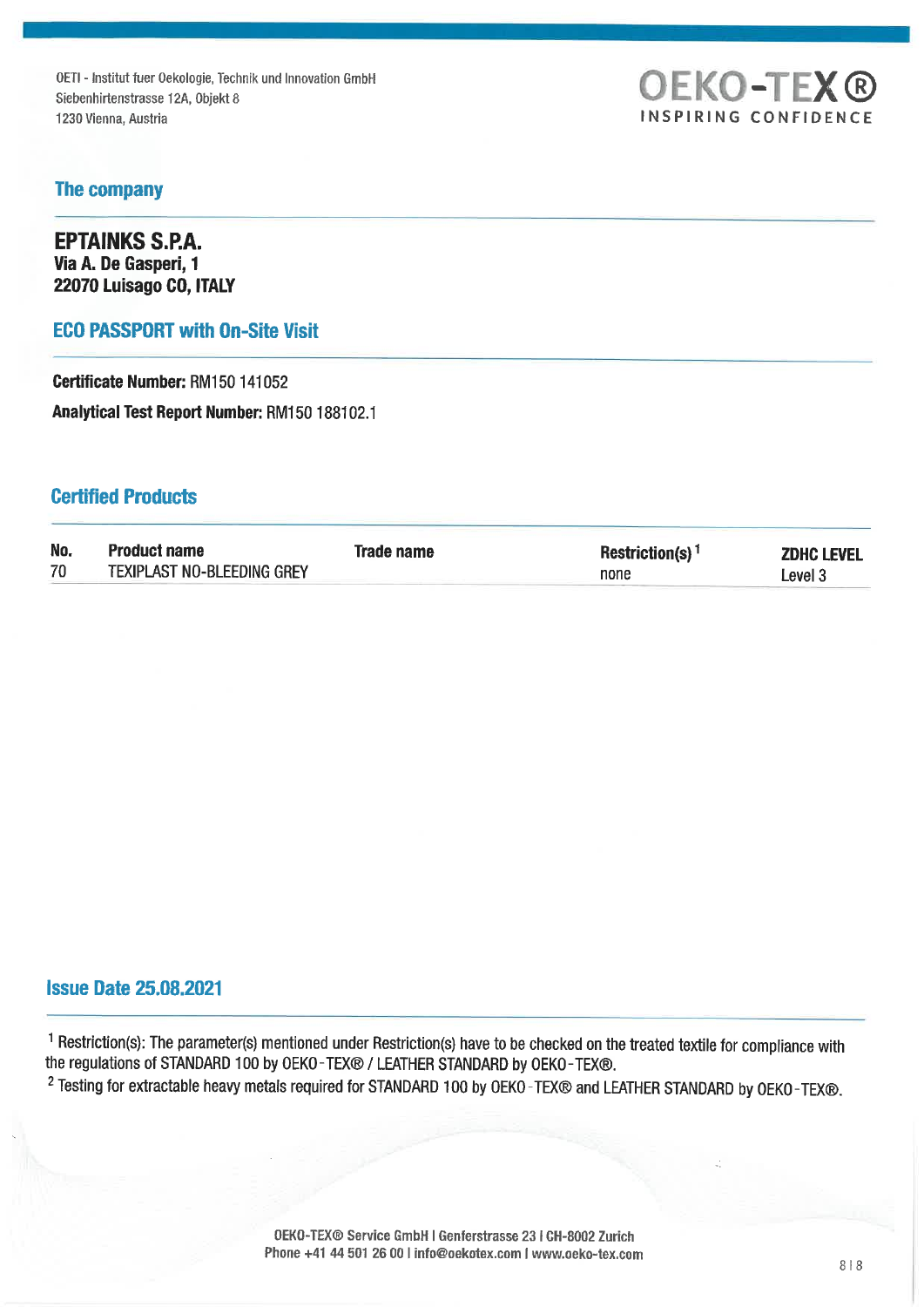# OEKO-TEX® INSPIRING CONFIDENCE

# **ECO PASSPORT SCREENING REPORT**

### The Global RSL and MRSL Search and Screen Tool

ECO PASSPORT Screening is used to screen chemical products - at the ingredient level - against the world's leading restricted substance lists and manufacturing restricted substance lists:

- . STANDARD 100 by OEKO-TEX® Restricted Substance List (RSL)
- . ECO PASSPORT by OEKO-TEX® Restricted Substance List (RSL)
- . STeP by OEKO-TEX® Manufacturer Restricted Substance List (MRSL)
- LEATHER STANDARD by OEKO-TEX® Restricted Substance List (RSL)
- . REACH Substances of Very High Concern (SVHC)

The product components, main constituents and impurities declared by the applicant are not mentioned on the MRSL 2.0 of ZDHC.

### Company

EPTAINKS S.P.A. Via A. De Gasperi, 1 22070 Luisago CO, ITALY

Category: 2.5 Pigments and inks Certificate No: RM150 158199 Issued by: OETI - Institute for Ecology, Technology and Innovation

> OEKO-TEX® Service GmbH l Genferstrasse 23 l CH-8002 Zürich Phone +41 44 501 26 00 i info@oekotex.com I www.oeko-tex.com